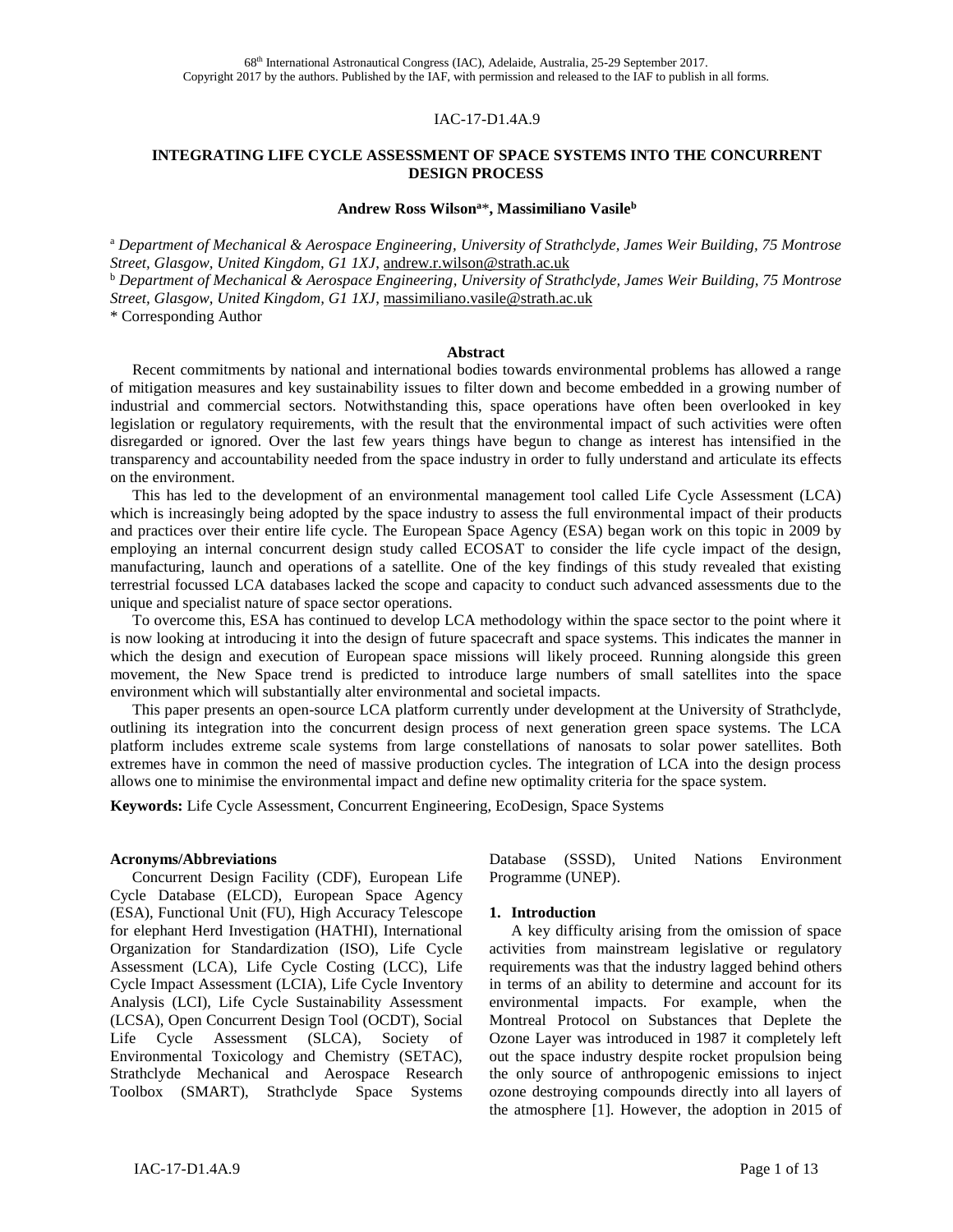the Paris Agreement and Sustainable Development Goals by 195 member states of the United Nations has resulted in a much more coordinated global approach towards setting goals and in achieving environmental sustainability. This vision illustrates that to achieve sustainability all sections of society must be fully engaged and the space industry is no exception.

To this end, Life Cycle Assessment (LCA) has become an important environmental management technique which is increasingly being applied within the space industry to assess the environmental impacts of products over their life cycles. Furthermore, it is swiftly being recognised as an essential tool for the measurement of environmental impacts in space systems by bodies such as the European Space Agency (ESA) Clean Space Initiative and others across the industry [2].

LCA considers the entire life cycle of a product from raw material extraction through processing & manufacturing, assembly, transportation, use and end of life as displayed in Fig. 1. This shows a cradle to cradle representation of an LCA system meaning that some or all of the material or energy is put back into the product system via a recycling process at end of life. This is not always the case and alternatively a cradle to grave system may be applied where material or energy is disposed of at end of life. A combination of these two approaches is equally as valid an option.



Fig. 1. Life Cycle Perspective of a Product System

The use of this tool has grown in recent years to become an extremely important aspect of product development and improvement. This makes its integration within product design sessions vital in order to inform decision-makers of the potential environmental impacts of design choices made during preliminary mission plans. Doing this will assist in mitigating adverse environmental impacts as early into the design process as possible in order to create environmentally sustainable products.

This paper will present a new open-source LCA platform for space systems which is currently under development at the University of Strathclyde. The LCA platform incorporates processes which are capable of modelling a wide range of systems including cubesats, general space missions, large nanosat constellations and solar power satellites. The paper will also outline the integration of this platform into the concurrent design process of next generation green space systems. The integration of LCA into the design process allows decision-makers to minimise environmental impacts and define new optimality criteria for space systems. As such, it will act as the pathfinder for the space industry in finding the route to sustainability by using cuttingedge technological solutions that have the capability and practical application to mitigate the overall environmental impacts of space programmes and activities throughout the design process.

## **2. Life Cycle Assessment of Space Systems**

## *2.1 LCA Framework*

LCA is an environmental management tool which can be used to measure the environmental impacts of products, processes or services over their entire life cycle. It is internationally standardised by the International Organization for Standardization (ISO) through the ISO 14040 and 14044 environmental management standards on LCA. These standards were released in 2006 and provide a globally accepted framework to which all LCA studies should adhere to [3,4]. This framework consists of four stages which can be visualised in Fig. 2.



Fig. 2. LCA Framework (ISO 14044:2006) [3,4]

The first stage is the goal and scope definition. This should be outlined at the beginning of the study before any data collection occurs. It sets the purpose of the assessment and establishes criteria relating to the product system under study to which all decisions within each stage of the LCA framework should relate.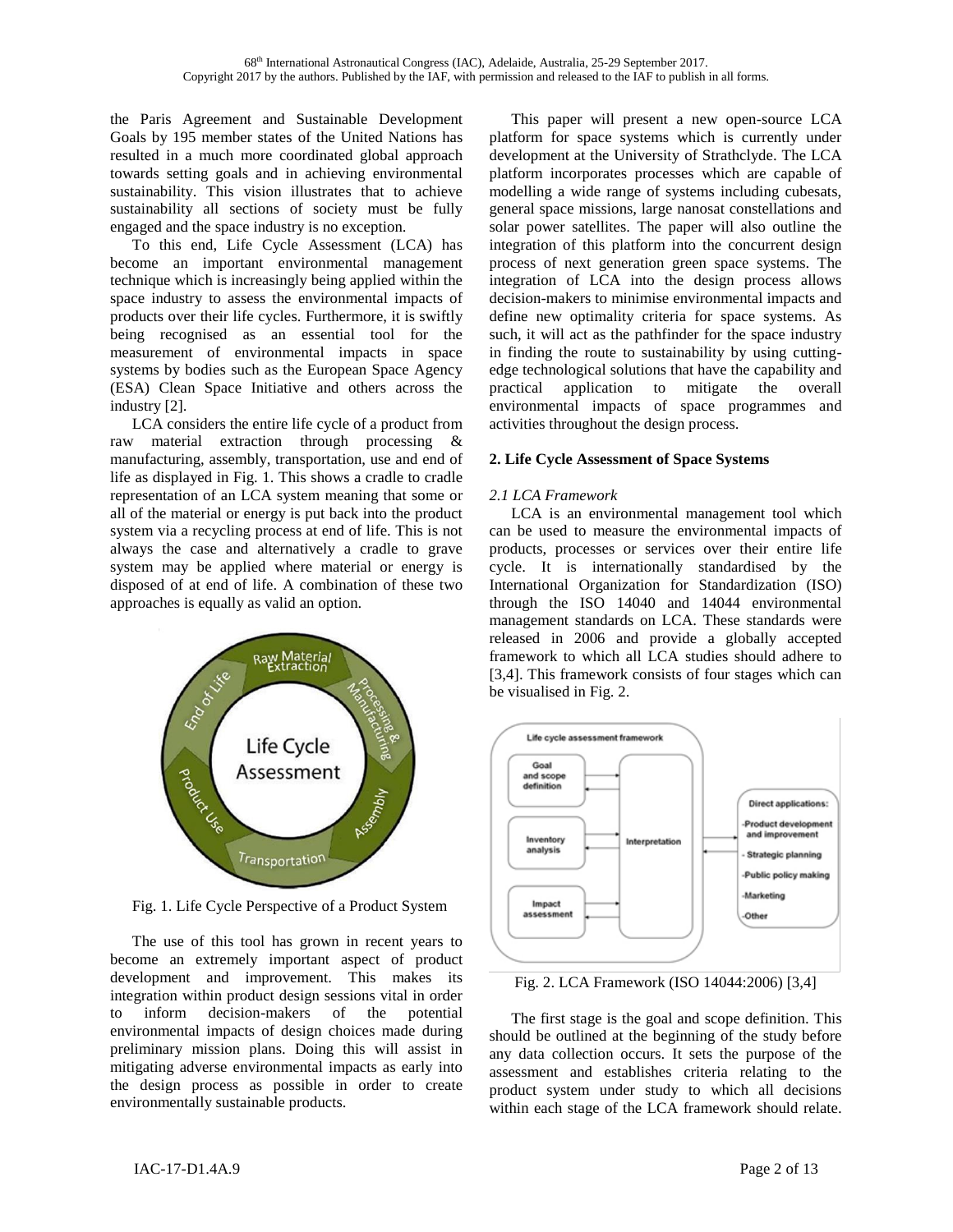Two important features within this stage are the functional unit (FU) and system boundaries of the study. The FU is a quantified performance of a product system for use as a reference unit. As such this is what all inputs and outputs of the study should be related to. The system boundary specifies which unit processes are included as part of the product system. Defining the system of study is particularly important for clarity relating to which unit processes are included as inputs and outputs within the study.

Secondly, the life cycle inventory analysis (LCI) phase involves data collection and calculation procedures to quantify relevant inputs and outputs of the product system under study. This can often be an extremely time consuming and complex stage but importantly allows for the accounting of everything involved in the system of interest. For this reason, LCI databases are commonly used as an inventory of process input and outputs.

The third stage is the life cycle impact assessment (LCIA) phase. Using the LCI results, this stage evaluates the significance of the potential environmental impacts of the product system under study. This process involves associating inventory data with specific environmental impact categories and category indicators, thereby attempting to understand these impacts. The stage consists of three mandatory steps. The first is the selection of impact categories, indicators and characterisation models which will be used within the study. The second is classification which is the assignment of LCI results to the relevant impact categories defined in the previous step. Thirdly is characterisation which involves calculating impact category results by converting LCI results into common units using characterisation factors. These converted units are then aggregated within the same impact category to come to a numerical indicator result.

Lastly, the interpretation phase considers the findings from the LCI and LCIA together. It should deliver results that are consistent with the goal and scope whilst providing a set of conclusions, limitations and recommendations. Additionally this phase should also identify any significant issues from LCI and LCIA and provide completeness, sensitivity and consistency checks.

## *2.2 Background of LCA within the Space Sector*

LCA within the space sector is a relatively new concept. The topic was initiated by ESA in 2009 when they employed an internal concurrent design study called ECOSAT to consider the life cycle impact of satellite design, manufacturing, launch and operation of a space mission. The successful outcome of this study led to the ESA Directorate of Launchers calling for the environmental impacts of launch vehicles to be investigated. As such, a study on a Vega and Ariane 5

launcher was carried out in 2011. Attention then turned to full missions in 2012 and the impacts of four satellite missions (earth observation, telecommunications, meteorological and science) were investigated. Each of these missions used the results from the launchers study to provide an insight into the comparative impacts of the launch, space and ground segment [5,6].

Using the results from these studies coupled with expert input, ESA were able to create a new LCA tool called SPACE OPERA which is the first LCA database capable of calculating the environmental impacts of space missions. This was a lengthy process due to the complexity and uniquely differing requirements of space systems and is still classed as under development despite involving hundreds of experts from around the world [7]. However ESA hope to expand this database over time to update the methodology and add more space systems.

In addition to this, ESA continued to work on LCA and their methodology was refined to a point where ESA managed to create the first set of LCA guidelines for space systems which was released in 2016. The guidelines follow ISO 14040/14044 standards, setting out methodological rules on how to correctly perform space-specific LCAs [8].

ESA are continuing to work on LCA and have also recently proposed a new study called GreenSat which has an objective of using ecodesign principles in order to reduce the environmental impacts of a space mission by 50% on at least three environmental impact categories without increasing the score of any others [9].

However despite ESA taking the leading role, many other organisations and institutions have been contributing to the LCA remit within the space sector in recent years. For example, Politecnico di Milano, the University of Southampton and Deloitte Sustainability in addition to Airbus Sanfran Launchers and the University of Bordeaux are actively looking at integrating space debris and orbital space use as a life cycle impact assessment method for space missions. CNES and Airbus Sanfran Launchers have also conducted independent studies on the Ariane 5 and Ariane 6 launch vehicles respectively. Life cycle studies have also been conducted by researchers at the University of Texas on environmental impacts of launchers in the USA whilst the Eco-design Alliance for Advanced Technologies initiated a study to investigate and compare alternative space propellants.

# *2.3 LCA of a Space Mission*

Any space-specific LCA study, whether at a system level or component/equipment level, should comply with the ISO 14040/14044 standards and the ESA Space system LCA guidelines. As such, the LCA Framework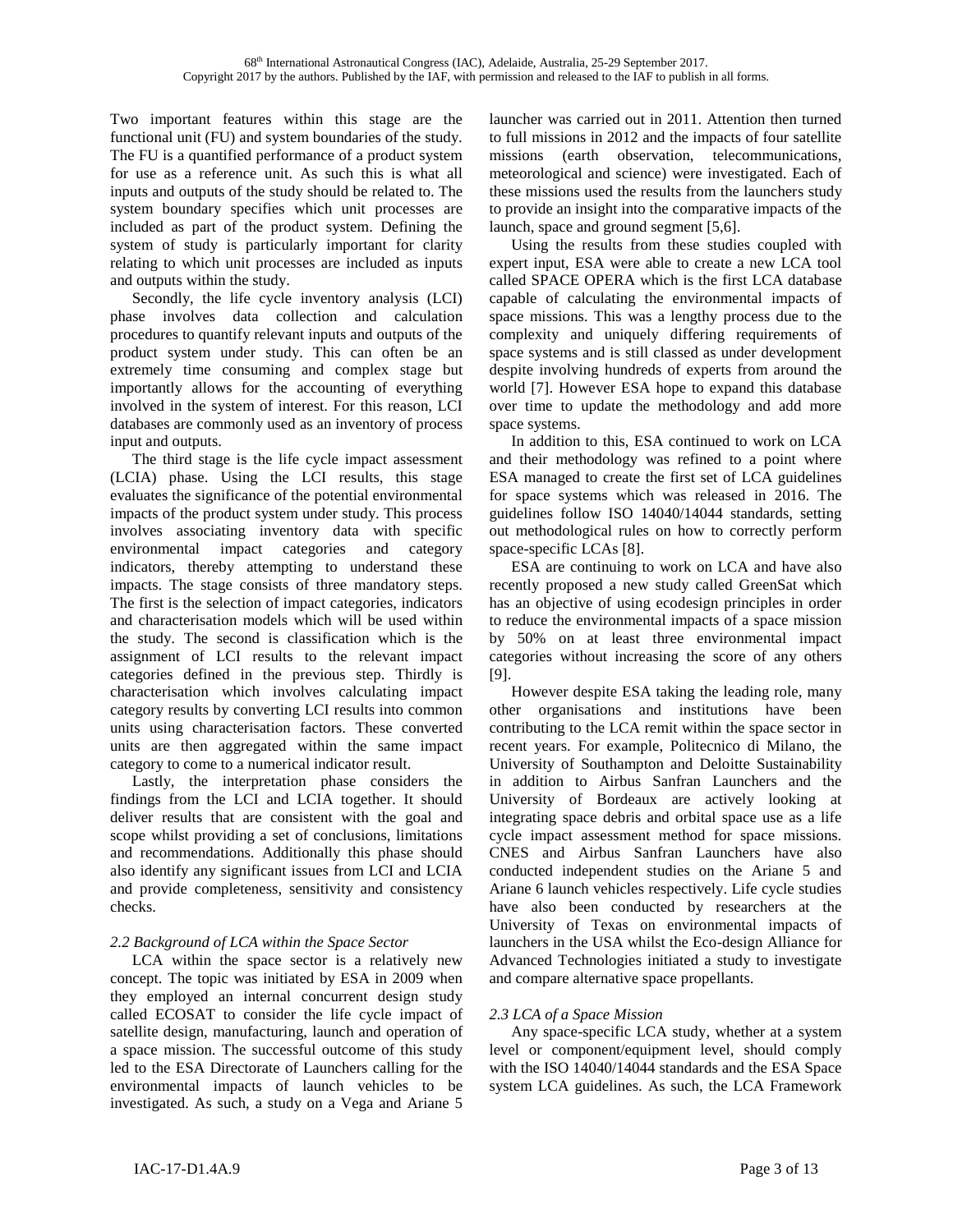outlined in Fig. 2 should be followed as closely as possible when conducting a space-specific LCA.

The goal and scope should be defined by mission requirements with crucial study-specific elements such as the FU and system boundaries taken into consideration when running the calculations. However due to varying requirements and specifications of space missions the FU can be hard to define. As such, ESA suggest a simplified FU of 'one space mission in fulfilment of its requirements' which can be applied to multiple space systems [8]. After defining this, consideration can be made to the study system. Using a life cycle thinking approach similar to that displayed in Fig 1, the life cycle of a space mission can be broken down into mission phases. These are:

- Phase  $A+B$  Feasibility + Preliminary Definition
- Phase  $C+D$  Detailed Definition + Oualification and Production
- Phase E1 Launch and Commissioning
- Phase E2 Utilisation Phase
- Phase  $F Disposal$

Within each of these phases, the space mission can be broken down into 4 segments; space segment, launch segment, ground segment and infrastructures. When combining each of these segments across each stage, a basic system boundary of a space mission is formed. This system boundary should be followed as closely as possible (depending on the study requirements). This system boundary can be seen in Fig. 3 along with a detailed breakdown of the life cycle steps involved under each segment for each phase.



Fig. 3. Space mission system boundary [8]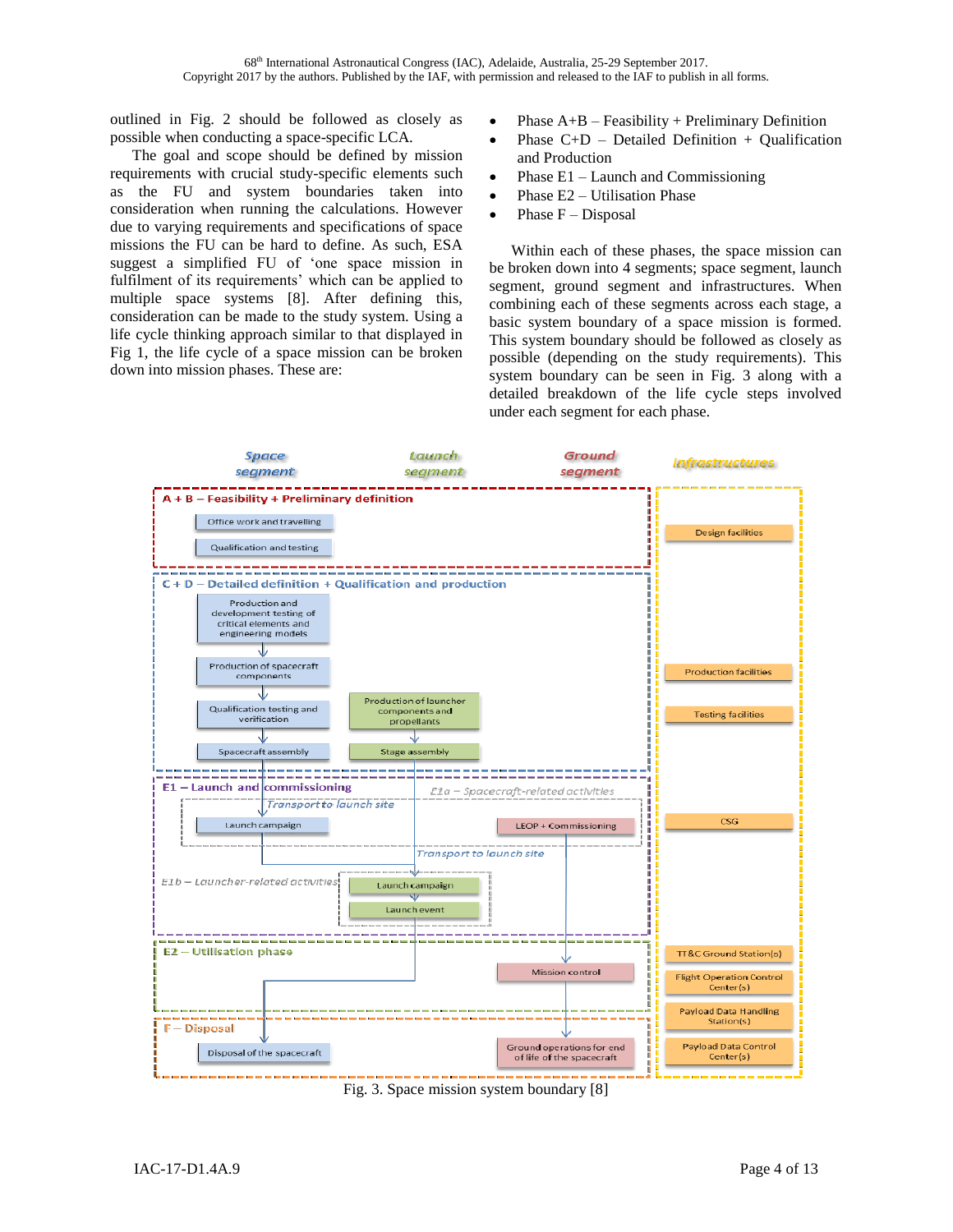LCI procedures require that input and output data is calculated and applied. Such inputs and outputs can normally be found within databases and processes of LCA specific software. These are known as process databases which are used to determine all flows within a unit process. This is the recommended method of conducting LCA according to ESA and is how their ESA SPACE OPERA tool was created (ESA created new and unique processes for a wide range of space systems, materials, components and equipment with relevant unit flows). The relevant processes applicable to the product system need to be applied and updated by the expert user to reflect the goal and scope of the study and to quantify the intervention sizes.

The LCIA evaluation can also be conducted within specific LCA software using LCIA methods. These classify and characterise unit flows for selected impact categories based on scientific methods. There are two levels which these can exist on; midpoint and endpoint. Midpoint indicators are a problem-oriented approach used to translate impacts into environmental themes such as climate change, ozone depletion, acidification, human toxicity, etc. Endpoints are a damage-oriented approach which translates environmental impacts into issues of concern such as human health, natural environment, and natural resources. As recommended in the ESA Space systems LCA guidelines, midpoint indicators should be used for space-specific LCA studies. As such, a set of robust LCIA midpoint methods should be selected which reflect the goal and scope of the study. Examples of reliable methods include sources such as the Intergovernmental Panel on Climate Change, the World Meteorological Organization, CML, ReCiPe and USEtox. Within spacespecific LCA databases, new space-specific processes should be created in such a way that all flows are already classified, characterised and updated into the LCIA methods to allow accurate and informative results to be obtained (although further updating may be required). In turn, this should allow for a simple evaluation and interpretation of results for each impact category.

Interpretation should be included within the reporting which is a mandatory component of an LCA study according to ISO 14040/14044 [4,5]. This can be incorporated into iteration or phase design reports. In addition to this, critical review is only required in case of comparison which is not recommended for space missions due to inherent differences in mission design and goals.

#### **3. Concurrent Engineering & Ecodesign**

### *3.1 The Concurrent Design Process*

Dating back to the 1980s, concurrent engineering is a relatively new approach of product development where various design and manufacturing processes are run in a simultaneous manner in order to decrease product development time and the need for multiple design reworks [10]. It is a system engineering technique for design which is often achieved by employing multidisciplinary groups to design products in a collaborative and timely manner, leading to improved productivity and reduced costs.



Fig. 4. The Concurrent Design Process

A concurrent design session allows the complete sharing of product data through simultaneous interactions of different disciplines. This teamwork allows consensus decisions to occur through active participation of all players (including the customer). There are five basic elements of concurrent design:

- A facility
- A multi-disciplinary team
- A process
- Software/hardware infrastructure
- A design tool

Evidently a facility is required to host concurrent design sessions. The room which this occurs in will normally host a number of computers linked to a central server as can be seen in Fig. 4. This room is commonly referred to as a concurrent design facility (CDF). A multi-disciplinary team will then need to be assembled in order to facilitate the product design requirements during the concurrent design process itself. The process will occur over a number of days or weeks (depending on the stage of product development) with breaks between sessions to allow for design consolidation. Domain specific software and hardware will also need to be installed for each team member in order for them to conduct calculations and analysis during design sessions. Finally, a design tool is also required. This tool will essentially act as a central server and facilitate the sharing of information and data amongst participants.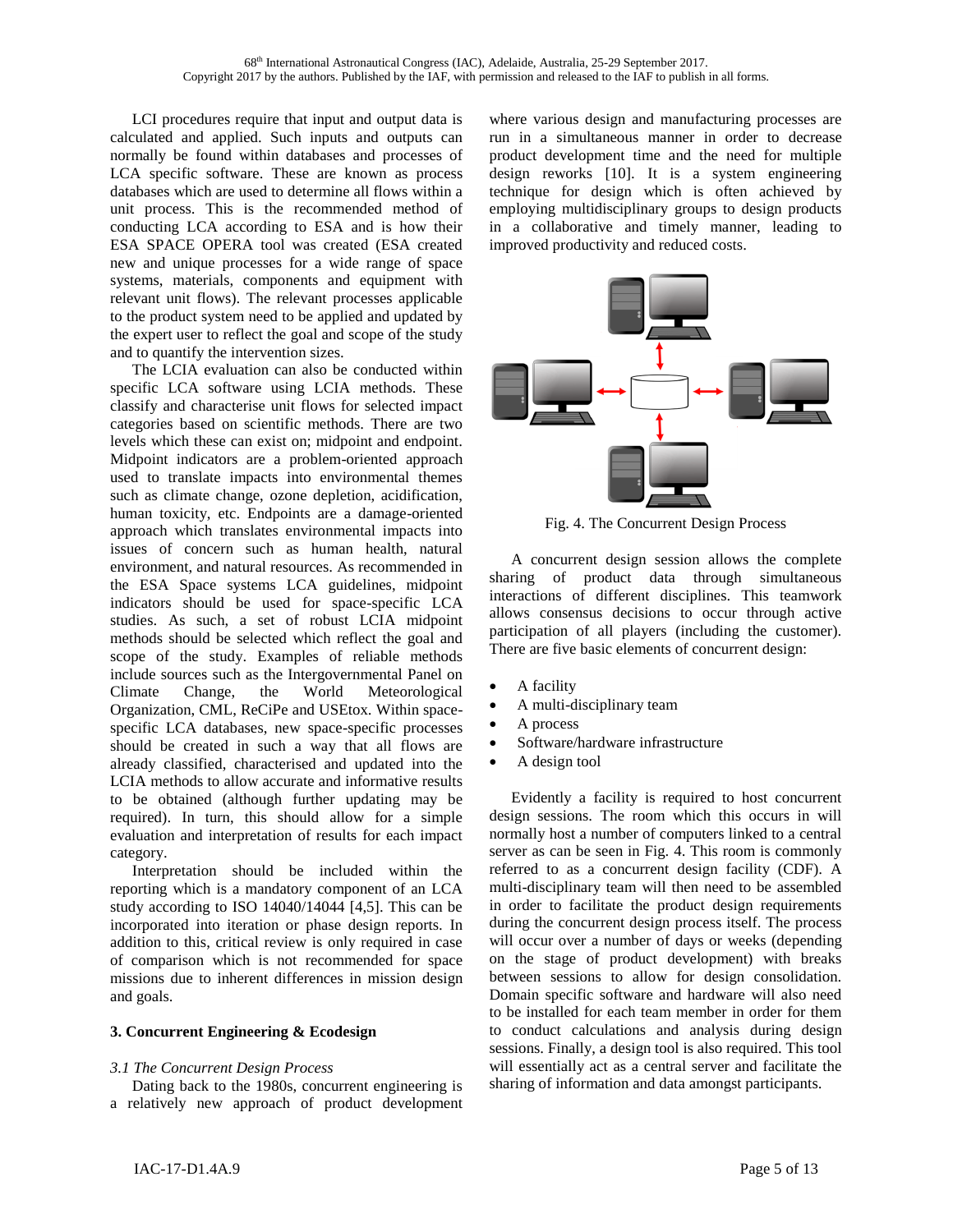In the last couple of decades this approach has begun to be adopted by the space sector during preliminary system designs of space missions [11]. As such, various space organisations have initiated work on the topic by developing their own concurrent design facilities and design tools. NASA created a tool called the Global Integrated Design Environment within their mission design facility called the Integrated Mission Design Center [12]. However, ESA are held in high regard for their work on concurrent design, having been working on the topic since the 1990s and are continually improving their concurrent design process for space missions. Initially, ESA used the Integrated Design Model as a data sharing platform during concurrent engineering studies within their CDF at the European Space Research and Technology Centre. However, although the tool was capable of delivering satisfactory outcomes for standard space missions, its flexibility for non-standard missions was severely lacking [13]. For this reason ESA launched an initiative to create a new design model that would allow collaborative crossdisciplinary work to be embedded from the embryonic stages of any given mission.

The tool, named the Open Concurrent Design Tool (OCDT), was released publically in 2014 and provides the building blocks for concurrent engineering using Open Standards Information Models and Reference Data Libraries [14]. It works as a Microsoft Excel plugin for sharing mission design data and information by allowing for domain specific data to be input to a central server. This allows for a cross-disciplinary sharing of data between disciplines by pushing and pulling data to and from a central server. Using a set of specific parameters means that other domain users can use data from other disciplines within their own calculations. However, the analysis and calculations for each discipline should occur externally to the OCDT in a separate tool as the OCDT is not a method of calculation. Results are then transitioned to an Excel worksheet and then uploaded to the OCDT server.

### *3.2 Integration of LCA into Concurrent Design Process for Space Systems*

As one of the primary purposes of LCA is to inform decision makers of the environmental impacts of products during product development, LCA should be able to be utilised within a concurrent design session. For this reason, ESA have recently started work on methods of integrating LCA into the concurrent design process which has led to the development of an entirely new discipline called Ecodesign during the design of space missions [15]. This discipline is a method of product design whereby environmental considerations are taken into account for the entire life cycle of a product.

Integrating LCA into the concurrent design process for space systems was first investigated by Chanoine et al [16] who suggested that this could be done by interfacing a space-specific Ecodesign tool (such as SPACE OPERA) with the OCDT during concurrent design sessions (see Fig. 5).



Fig. 5. Connecting LCA with the OCDT (Adapted) [16]

This is similar to how other disciplines interface with the OCDT during concurrent design. As shown in Fig. 5, other disciplines provide a range of missionspecific design data as inputs and outputs to the OCDT. The Ecodesign tool can then use this data to calculate the environmental results of the mission and/or subsystem. To do this, LCI databases will be required containing a range of background inventories (both space-specific and generic) which can be used as part of calculation procedures. This should already be implemented as part of the Ecodesign tool along with LCIA methods to generate the results. The expert user would then merely input mission-specific data into the calculation engine along with any other generic data to generate the environmental results. These results should then be fed back into the OCDT so that other domain users can view the results and alter design parameters appropriately.

In accordance with ISO 14040/14044 and the ESA Space systems LCA guidelines, everything which is calculated should refer back to the goal and scope of the study which should be set prior to the concurrent design iteration during mission requirements. The tool should therefore calculate the entire system boundary for each phase across all four segments (see Section 2.3).

Using this process, ESA are now at a point where LCA is beginning to be integrated into the concurrent design process. They plan to use the SPACE OPERA tool on a number of CDF studies in order to test its integration within a concurrent design session. To date only one study of this nature has taken place, occurring in May 2017 for a Phase 0 space mission design. This was the High Accuracy Telescope for elephant Herd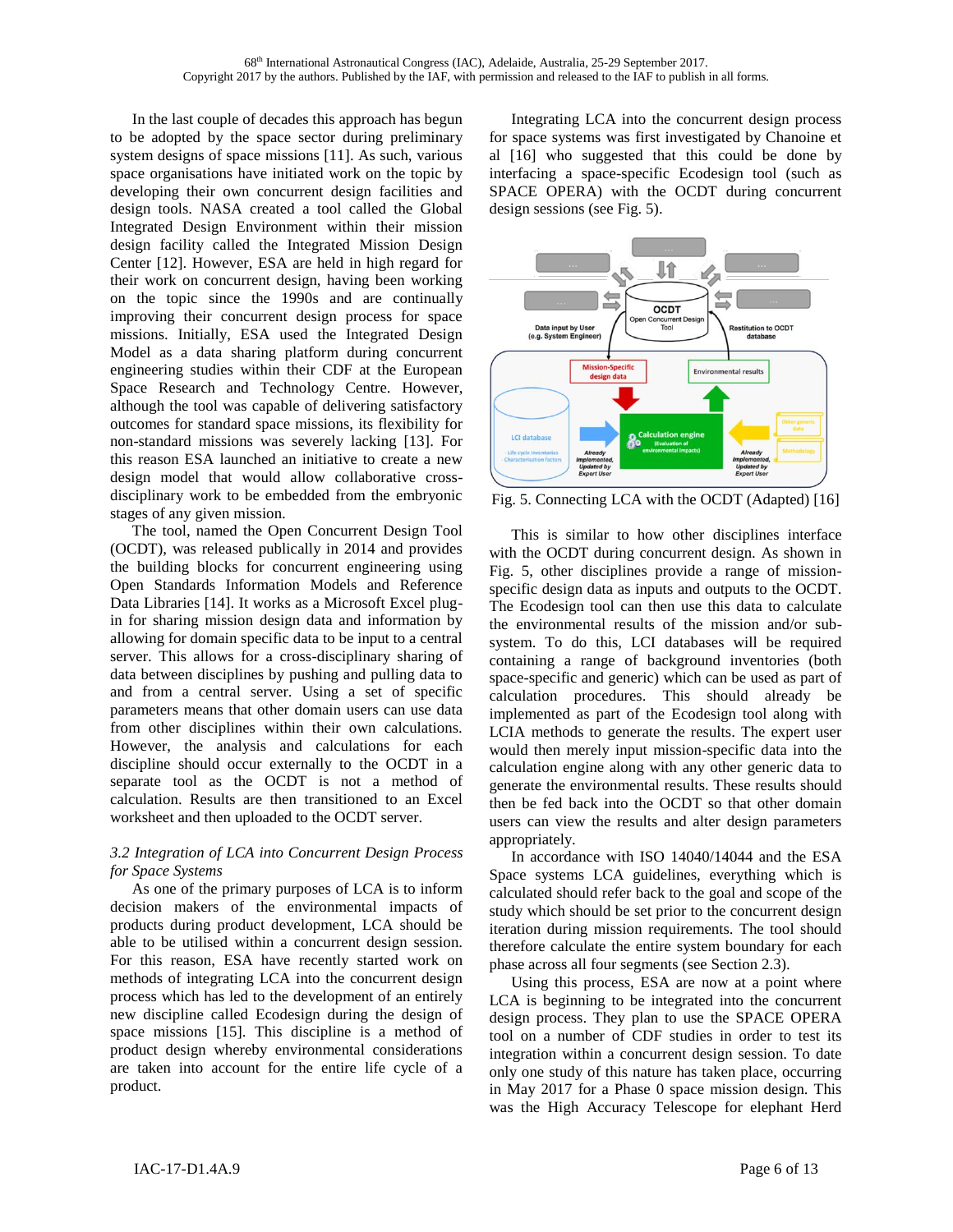Investigation (HATHI) study, a mission tasked with remotely tracking African elephants, run as part of the ESA Concurrent Engineering Workshop. The HATHI mission was the first space-specific CDF study to include the EcoDesign discipline which was executed by the corresponding author of this paper. However during this process it became apparent that there were several problems with its integration which ESA are now working to resolve. These issues are discussed fully in Section 3.3.

Despite this, the integration of LCA into the concurrent design process is an essential development for the space sector if the environmental impacts of space systems are to be reduced. As shown in Fig. 6, this is because adverse environmental impacts are easier to modify the earlier into the design process that they are identified. In addition to this, it is also essential that LCA within the broader space sector is developed in line with the LCA sector to give parity across the industries.



Fig. 6. Ecodesign Process for Space Missions [16]

#### *3.3 Issues Relating to Space-Specific Ecodesign*

The novelty of space-specific Ecodesign has meant that there has been very little evidence to base how well LCA can be integrated within a concurrent design session. Theoretically, the process of integrating LCA into the concurrent design process of a space mission is rather simple. However from the issues encountered during the concurrent design session of the HATHI mission, it was clear that the integration of LCA needs to be refined.

The HATHI study showed the lack of understanding with respect to LCA amongst CDF experts, particularly concerning its functionality within a CDF environment. The OCDT itself does not have specific parameters or units of measurement suitable to host LCA results and as such, LCA results could not be fed back into the OCDT (as suggested in Fig. 3). Instead it was suggested that these results be communicated at the end of each iteration. Evidently this has ramifications with respect to

the timely manner in which impacts are communicated and the possible modification of design.

Aside from these issues, there were also numerous other problems with the functionality of the SPACE OPERA tool itself. The HATHI study was conducted in Redu, Belgium and was the first time that ESA's Ecodesign tool had been used outside of ESTEC and this lead to the emergence of technical issues related to the central server. In particular, the use of the tool in Redu caused the ESTEC server to shut down. Moreover, as all the formulas are connected to the CDF at Redu, this meant that the production and assembly of the space segment could not be calculated. Therefore, a major part of the mission's impacts were omitted from the results. Also, the tool would not export results in excel meaning that restitution of results to the OCDT would have been more difficult if this approach had been used.

Finally, the results themselves lack specificity in result breakdown. This was because the results were not broken down past phase categories meaning that individual processes or materials could not be investigated. Additionally there was an apparent lack of in-space operations and end of life datasets.

In view of the issues outlined, it is clear that there is a distinct need to address these problems whilst expanding LCA development in the space sector more widely. Additionally, although there are plans to disseminated it more widely in the future, as of yet the SPACE OPERA is not yet open source meaning access to LCA databases is severely restricted for the wider space community. For this reason, a new database was constructed at the University of Strathclyde to address these problems by creating a tool that works regardless of location, can export results as excel and break results down past phase categories whilst also addressing inspace and end of life impacts. As an end goal, the SSSD should be able to function within a concurrent design session meaning that its functionality with the OCDT will also be addressed, with particular emphasis of restitution of results.

## **4. The Strathclyde Space Systems Database**

## *4.1 An overview of the SSSD*

The Strathclyde Space Systems Database (SSSD) is a space-specific process database capable of determining the life cycle impacts of a variety of space systems. The main aim of the SSSD is to improve upon space LCA methodology by providing a robust opensource LCA platform which can be integrated into the concurrent design process. It should be noted that it is by no means the intention to compete with or replicate the SPACE OPERA tool created at ESA. Instead, the SSSD should help to bridge the gap between the current lack of widely available LCA software for space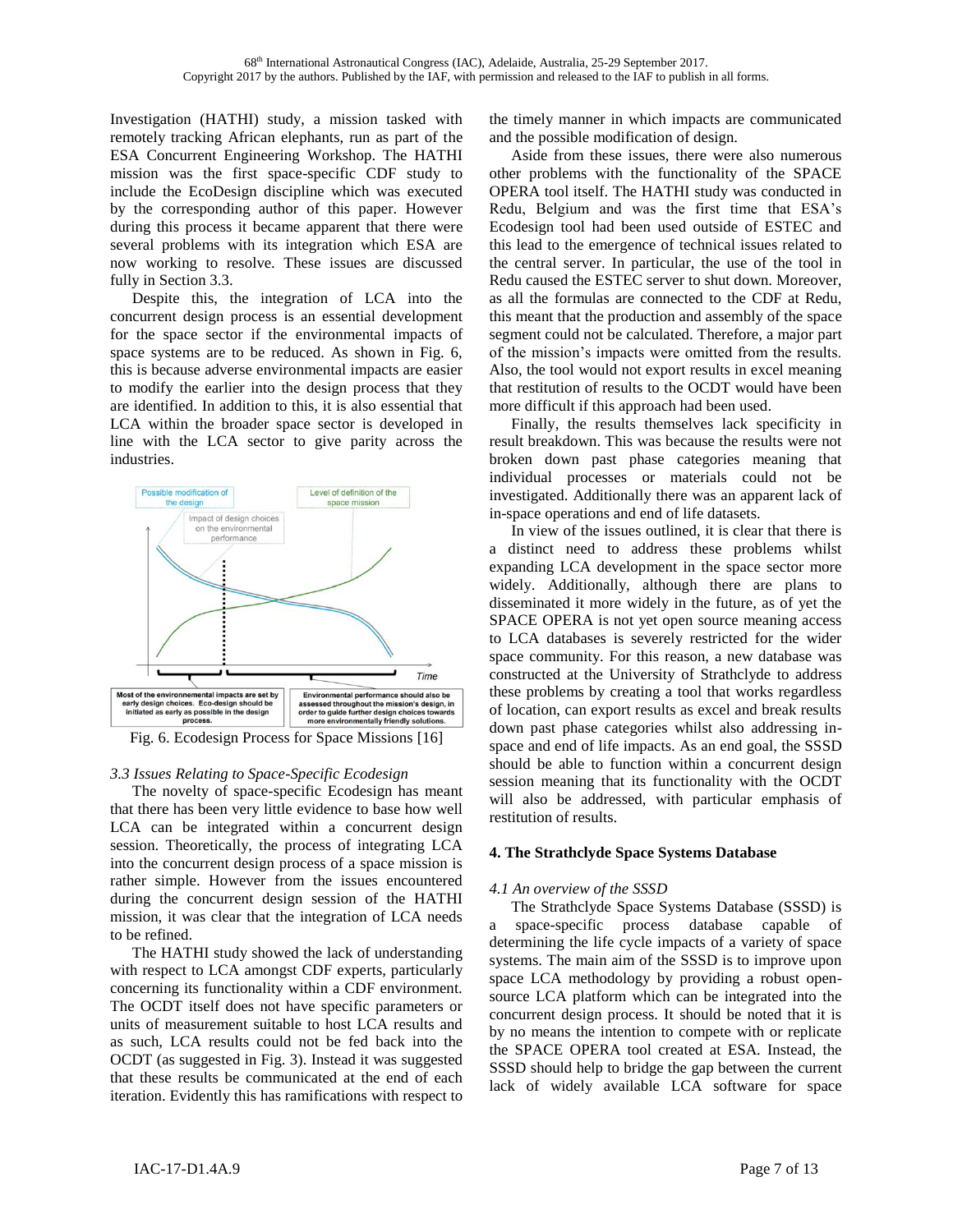systems and the SPACE OPERA tool being more widely disseminated.

As such, the SSSD should contribute to and advance the development of LCA within the space sector by creating a new LCA database which is capable of being integrated into the concurrent design process of a space mission. To do this, the SSSD is being offered as an alternative open-source database with the intention of becoming part of the Strathclyde Design and Optimisation Toolbox available at the University of Strathclyde.

This toolbox is also linked with the Space Systems Toolbox at the University of Strathclyde where together, their purpose is to support design automation of complex space systems using one or multiple performance criteria. The optimisation and space systems toolboxes are part of the Strathclyde Mechanical and Aerospace Research Toolbox (SMART) that supports all Concurrent Engineering activities. Thereby the LCA tool fits into SMART and contributes to evaluate how green space systems are. In turn, this facilitates evaluations of a variety of space systems and the development of next generation green space systems.

# *4.2 Methodology*

It is important to note that currently the database is still under development with processes being built up. However, data used for building these space-specific processes have been obtained from a variety of sources including experimentation, analysis, research and work conducted at the University of Strathclyde. Other sources include literature reviews, LCA databases, collaboration between various space organisations and entities and expert input. It utilises openLCA as the platform to host the database which is an open source software used for life cycle assessment studies. The database has been built within this software as a ZOLCA file.

The SSSD has been built to conform to the ISO 14040/14044 standards at all times and follow the ESA guidelines as closely as possible with the view of improving the methodology used. As such, this allows LCA studies of various space systems to be conducted in a similar manner to the method described in Section 2.3.

Although the goal and scope should be defined by mission requirements, the processes built within the SSSD cover all four mission segments across each phase. This allows the user to select exactly what the system boundary should contain and choose processes to include within the product system accordingly. Additionally, the FU is automatically set to 'one space mission in fulfilment of its requirements' assuming that the LCA results are run for Mission Level (Level 1). This can be changed depending on mission

requirements but may require further calculation through parameters depending on what FU is used.

The LCI has been built on top of European Life Cycle Database (ELCD) and Ecoinvent processes which are purpose built background inventories. This means that data could be collected and other processes built for the specific space systems while using these databases for the background (i.e. data for metal production, electricity consumption, travel, etc.). As such, spacespecific processes were created by integrating custommade flows with flows from these two databases. By coupling these new processes with specific ELCD and Ecoinvent processes, a tier-style approach was created. As such, the platform contains 5 levels for calculation which are split into different folders. These are:

- Level 1 Mission Level
- Level 2 Mission Phase Level
- Level 3 Mission Sub-Phase Level
- Level 4 Singular Activity Level
- Level  $5 -$ Background Inventories

Whilst Level 5 contains the ELCD and Ecoinvent databases as background inventories, it also contains the SSSD background database which has separate folders for each mission segment containing a variety of relevant processes. This tier can be seen as a standalone level, providing singular processes which can be used in Level 4 processes (i.e. electricity consumption in Europe). Level 4 contains individual activities taken from the background inventories. The products flows from these are then taken and used with Level 3 processes which groups these individual activities into mission phase categories similar to the life cycle steps shown in Fig 3. Similarly, Level 2 takes the Level 3 outputs and groups them into mission phases whilst Level 1 groups everything for the whole mission. A more detailed breakdown of this can be seen in Appendix 1.

With these generic processes already created, it means that users merely need to gather space-specific and generic data to input into these processes. Each process has been created to determine a singular unit of output. For this reason, users need to input data into the processes at Level 3 to define the quantity of these individual activities flows. Level 1 and 2 will then automatically calculate the mission impacts (although the spacecraft mass will need to be identified in Level 1).

The LCIA has been applied using CML, IPCC, ReCiPe and USEtox as LCIA methods for the midpoint impact categories displayed in Table 1. The selected impact categories, indicators and characterisation models closely resemble those used by ESA within their SPACE OPERA Ecodesign tool.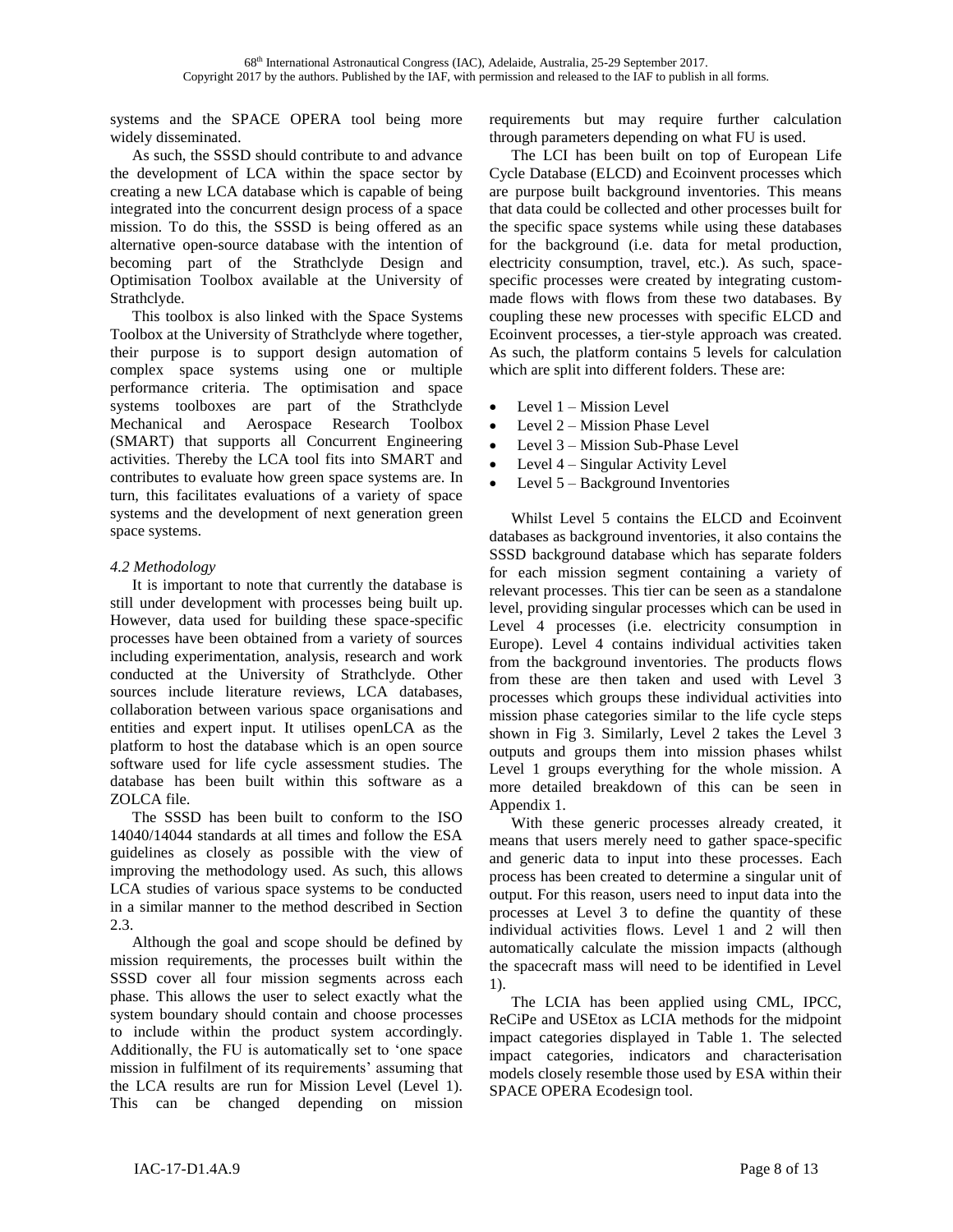| <b>Impact Category</b>              | Unit                    | <b>Source</b> |
|-------------------------------------|-------------------------|---------------|
| Acidification                       | kg SO <sub>2</sub> eq.  | <b>CML</b>    |
| Climate Change                      | $kg CO2$ eq.            | <b>IPCC</b>   |
| Eutrophication - Freshwater         | kg P eq.                | ReCiPe        |
| Eutrophication - Marine             | kg N eq.                | ReCiPe        |
| Ionising Radiation                  | kg U-235 eq.            | ReCiPe        |
| Ozone Depletion                     | $kg$ CFC-11 eq.         | <b>CML</b>    |
| <b>Particulate Matter Formation</b> | kg PM10 eq.             | ReCiPe        |
| <b>Photochemical Oxidation</b>      | kg NMVOC                | ReCiPe        |
| Resource Depletion - Fossil         | MJ fossil               | <b>CML</b>    |
| <b>Resource Depletion - Mineral</b> | kg Sb eq.               | <b>CML</b>    |
| Toxicity - Freshwater Aquatic       | PAF.m <sup>3</sup> .day | <b>USEtox</b> |
| Toxicity - Human                    | cases                   | <b>USEtox</b> |
| Toxicity - Marine                   | $kg$ 1,4 DB eq.         | <b>CML</b>    |
| <b>Water Consumption</b>            | m <sup>3</sup>          | ReCiPe        |
|                                     |                         |               |

Table 1. SSSD Impact Categories

These categories were intentionally chosen to comprise of a wide range of potential environmental impact areas and are considered to be representative of a space mission. Besides these, a further three impact categories are under development or are intended to be incorporated into the database including noise pollution, orbital volume depletion and collision cascading potential.

Each of these impact categories sources already have flows classified into the relevant impact categories with characterisation factors included within the LCIA method. However, new space-specific process which created new flows were classified into the relevant impact categories and a new characterisation factor created based on scientific methods dependent on the flow type. As shown in Equation 1, characterisation of a substance can be calculated using the following formula which allows the impact category result to be a single unit:

$$
IR_c = \sum_s CF_{cs} \cdot m_s \tag{1}
$$

Where  $IR_c$  is the indicator result for impact category *c*, *CFcs* is the characterisation factor that connects intervention *s* with impact category *c*, and  $m_s$  is the size of intervention *s*.

Once the LCI data has been input to the relevant processes, a product system can then be created within openLCA using the Level 1 process for the whole mission. The mass of the space system under study should be inserted and then the LCIA results can be calculated. This allows the user to view the total impact category results for the entire space system and also allows an in-depth breakdown of results as a percentage per impact category across each level.

The interpretation would usually be completed at the end of design reporting. However, this can also be done within the openLCA software after the results of the

product system had been calculated by creating a new project.

#### *4.3 Towards Life Cycle Sustainability Assessment*

Due to the explosion of LCA activity in recent years, there have been numerous proposals to advance its methodology, including a move from the traditional form of LCA to a more encompassing Life Cycle Sustainability Assessment (LCSA) [17]. In addition to environmental impacts, this type of assessment also captures social and economic impacts in order to come to the traditional 'three pillar' interpretation of sustainability for products.

This move towards LCSA is a secondary goal of the SSSD and allows an assessment to be made on social and economic issues for space systems. As LCSA is considered to be the future of LCA by the environmental management sector, including such an assessment within the SSSD seems like the next logical step for space-specific LCA. As such, the SSSD has been built so that it is capable of running independent LCA, Social Life Cycle Assessment (SLCA) and Life Cycle Costing (LCC) studies.

The SSSD SLCA calculates a range of social issues across all life cycle phases and is based on SLCA guidelines produced by the United Nations Environment Programme (UNEP) and the Society of Environmental Toxicology and Chemistry (SETAC) in addition to their LCSA guidelines [18,19]. It uses their suggested impact/stakeholder categories and subcategories (see Table 2) and carefully selected individual stakeholder subcategory indicators which have been developed based on space-specific data where possible.

|                    | Table 2. SLCA Stakeholder Categories and |
|--------------------|------------------------------------------|
| Subcategories [18] |                                          |

| <b>Stakeholder categories</b>                  | <b>Subcategories</b>                                                                                                                                                                                                                                                          |
|------------------------------------------------|-------------------------------------------------------------------------------------------------------------------------------------------------------------------------------------------------------------------------------------------------------------------------------|
| Stakeholder "worker"                           | Freedom of Association and Collective Bargaining<br>Child Labour<br>Fair Salary<br><b>Working Hours</b><br>Forced Labour<br>Equal opportunities/Discrimination<br><b>Health and Safety</b><br>Social Benefits/Social Security                                                 |
| Stakeholder "consumer"                         | <b>Health &amp; Safety</b><br>Feedback Mechanism<br><b>Consumer Privacy</b><br>Transparency<br>End of life responsibility                                                                                                                                                     |
| Stakeholder "local community"                  | Access to material resources<br>Access to immaterial resources<br><b>Delocalization and Migration</b><br><b>Cultural Heritage</b><br>Safe & healthy living conditions<br>Respect of indigenous rights<br>Community engagement<br>Local employment<br>Secure living conditions |
| Stakeholder "society"                          | Public commitments to sustainability issues<br>Contribution to economic development<br>Prevention & mitigation of armed conflicts<br><b>Technology development</b><br>Corruption                                                                                              |
| Value chain actors* not<br>including consumers | Fair competition<br>Promoting social responsibility<br>Supplier relationships<br>Respect of intellectual property rights                                                                                                                                                      |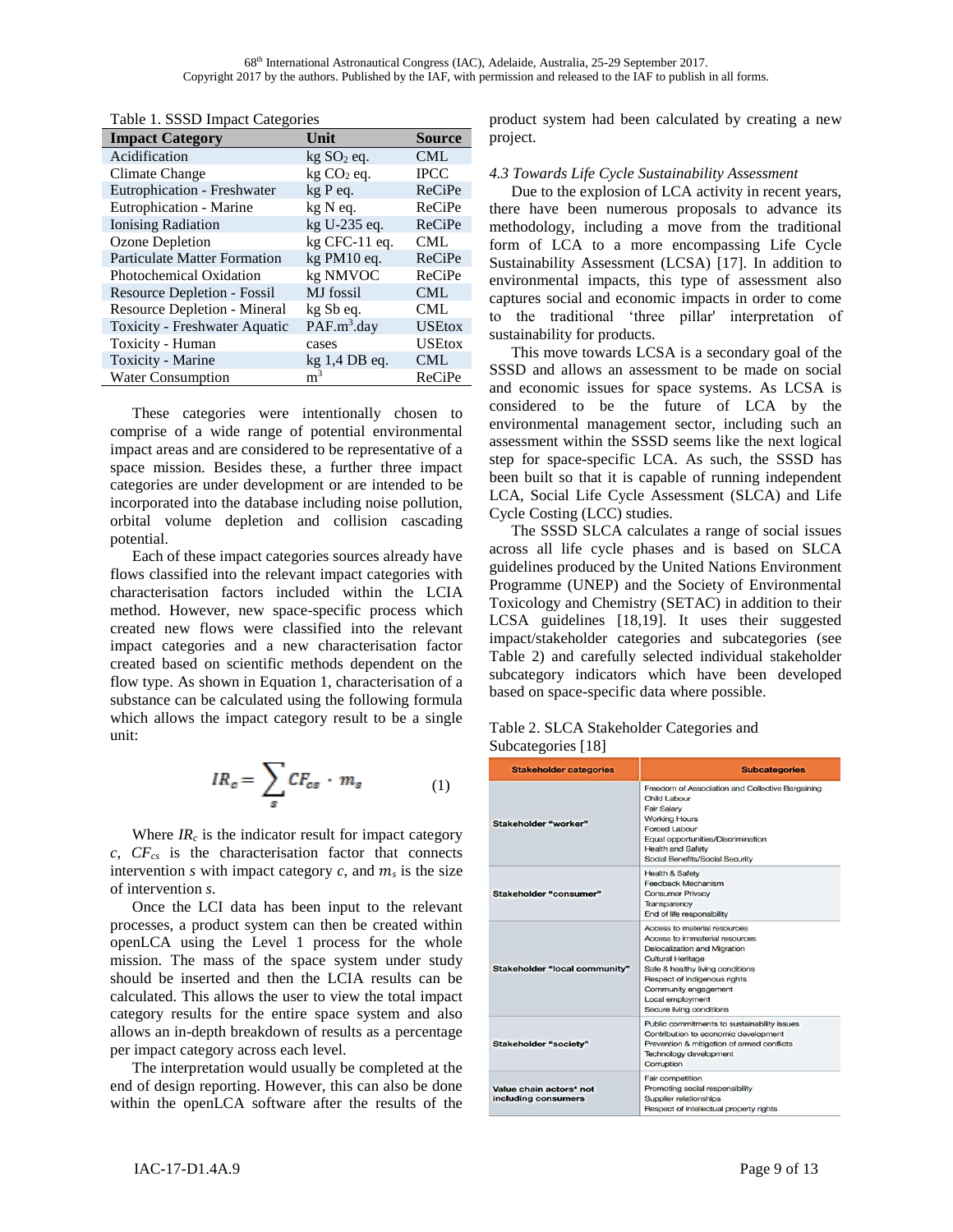The indicators have been created as social indicators within the SSSD which can then be added to the processes at Level 2 as flows. Within each of these indicators lies a suggested evaluation scheme which is based on space-specific data where possible. However, users are advised that the evaluation schemes are merely suggestions and are not intended to accurately represent a variety of different geographical regions, organisations or stages along the supply chain. It is recommended that users consider these kinds of variants in order to determine the most representative evaluation scheme. In addition, although international criteria were used where ever possible, SSSD social indicators primarily concentrate on European and UK based evaluation criteria.

Each evaluation scheme is based on reference data so when basing LCI results against the evaluation scheme, a social risk factor can be obtained. For example, an indicator for the subcategory of 'Contribution to Economic Development' is 'Percentage of Spending on Education Opportunities' which uses NASA data for percentage of the annual budget which is dedicated to education. The evaluation scheme then uses uniformed intervals to gauge the risk factors between the amount spent and nothing being spent.

The Risk Factors are determined by comparing the LCI results against a suggested evaluation scheme contained within each indicators general description. The evaluation scheme puts the LCI result into bands and these bands are attributed a risk factor and score (of between 0 and 100) which are:

- No risk  $(0)$
- Very low risk (20)
- Low risk  $(40)$
- Medium risk (60)
- High risk (80)
- Very high risk (100)

As shown in Equation 2, through the use of the appropriate risk factor, the impact category result can be calculated to a single score:

$$
IR_c = \sum_{s} \frac{RF_{ems}}{I_{xs} \cdot SS_c}
$$
 (2)

Where  $IR_c$  is the indicator result for impact category  $c$ ,  $RF_{ems}$  is the risk factor obtained from evaluation scheme  $e$  for the size of intervention  $s$ ,  $I_{xs}$  is the total number of interventions contained within Stakeholder Subcategory *x* containing intervention *s*, and *SS<sup>c</sup>* is the total number of Stakeholder Subcategories contained within impact category *c*.

Additionally, these impact category results can be used to reach a single score for the entire social impact by dividing the result of each impact category by the number of impact categories and totalling these.

The SSSD LCC calculates all costs associated with space systems. It splits monetary flows into costs and revenues across all life cycle phases for a variety of impact categories. These flows can then be input into the processes at Level 2. The flows used all come under impact categories which are based on the life cycle steps included in the ESA system boundary (see Fig. 3).

For this reason, LCC is much simpler to calculate and is represented by Equation 3:

$$
IR_c = \sum_{s} TR_{cs} - TC_{cs} \tag{3}
$$

Where  $IR_c$  is the indicator result for impact category *c*, *TRcs* is the total returns that connects intervention *s* to impact category *c,* and *TCcs* is the total costs that connects intervention *s* to impact category *c.*

Unlike LCA and SLCA, characterisation or risk factors are not needed because all the results are in a single unitary value. This means that by totalling all impact categories, the LCC result is easily calculated.

However, if combining these assessments to reach a LCSA, presenting results of three separate assessments can be rather tedious. For this reason, the SSSD has been built to combine all three into a singular assessment. To do this, a single score should be generated for SLCA and LCC. This is straightforward as each assessment type has common values (i.e. SLCA is based on a risk assessment score between 0 and 100 and LCC is based on a monetary value). These can then be used as individual impact categories within the LCIA phase of LCA.

## *4.4 Integration of the SSSD into the Concurrent Design Process*

Once the LCIA has been calculated, the impact category results (including SLCA and LCC as single score impact category results) can then be shared. The SSSD has specifically used openLCA to host the platform and been designed in such a way to make the transition into concurrent design as smooth as possible. This is done by interfacing the database with the OCDT. The SSSD has been built so that it capable of generating life cycle results within a product design scenario or more generally. The SSSD can be run independently of concurrent design studies, but also has the capability to act as a plug-in to the OCDT in order to simply exchange information. In this regard, all calculations occur outside of the OCDT and numbers are simply inserted into the OCDT server. The added advantage of using openLCA is that the software has an option of exporting results of a completed product system in Microsoft Excel format. This makes inserting these numbers into the OCDT straightforward.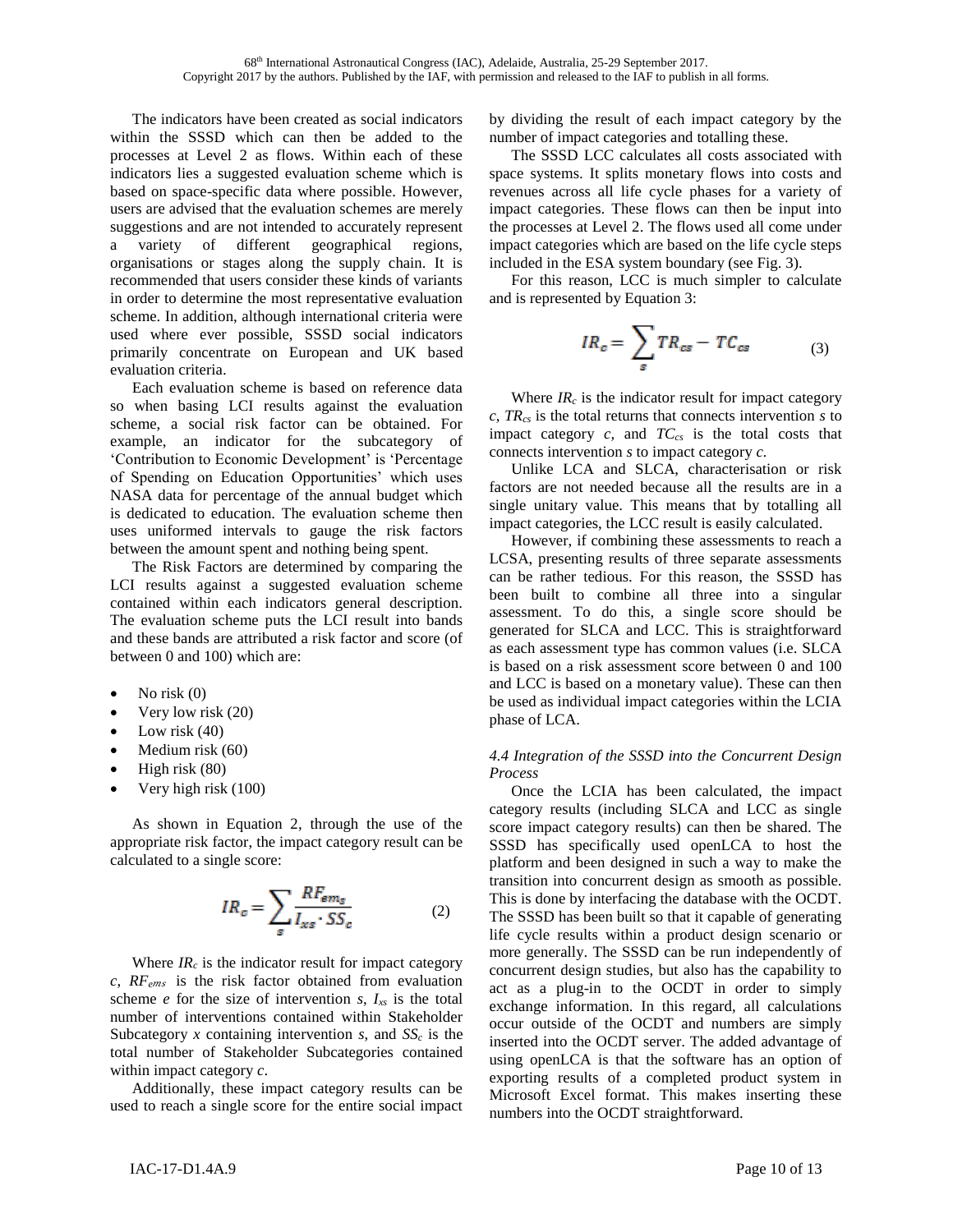However as identified in Section 3.3, one of the major problems of connecting Ecodesign and the OCDT was the OCDT's lack of functionality concerning its ability to handle LCA data. As the University of Strathclyde has its own CDF called the 'Concurrent and Collaborative Design Studio' where the OCDT has been installed to the central server, these problems could be addressed.

Within the OCDT server, LCA parameters have been created for the LCA impact categories which have all been assigned the applicable units of measurements as identified in Table 1. This means that a range of parameters can be added under the Ecodesign discipline for the space system under study. As the LCIA results of the SSSD allow for a detailed breakdown of indicator results for each SSSD platform level, these results could be attributed to the entire mission, mission phases or individual subsystems (depending on the level of study specificity required).

Due to novelty of the Ecodesign discipline, a new Microsoft Excel workbook required to be created that links with the OCDT server for the pushing and pulling of data. This new workbook was created based on Microsoft Excel file of LCIA results which can be exported through openLCA. This makes the exchange of data between the openLCA output file and workbook simpler and allows for a direct copy of output results which can then be integrated into the OCDT.

In addition to integrating the tool with the OCDT, the SSSD has an added benefit of being flexible enough to integrate with other tools within the University of Strathclyde's Optimisation Toolbox. This means that the tool does not necessarily need to be part of a mission design setup to function as it can contribute to the optimisation of one or more space system components in order to satisfy a list of potential technical and system requirements.

# **5. Discussion**

## *5.1 Evaluation*

The SSSD offers a preliminary LCA tool for space systems to the wider space community which can be built upon to become a robust technique for calculating life cycle impacts of space-specific products. It is capable of being integrated into the concurrent design process in order to determine the environmental, social and economic impacts of the next generation of green space systems. Whilst the platform is still considered as being under development, there are numerous pros and cons which can already be observed.

The main advantage is the functionality of the SSSD as an open-source LCA database for space systems. However, as all the calculations are contained within the database itself as a ZOLCA file, it means that the tool will work regardless of location and is able to export results as a Microsoft Excel file, breaking them down past phase categories. The SSSD is also in the process of including in-space and end of life impacts (such as impacts of orbital decay, platform erosion, space debris and re-entry). The database's inclusion of LCSA also gives the SSSD more depth and showcases how a sustainability assessment can be reached rather than purely an environmental one. This helps to expand LCA within the space sector to be more in line with LCA development of the environmental management sector.

The SSSD's ability to function both within a concurrent design session and with the OCDT is also fundamentally important with regard to the restitution of results. The tier-based system has an added advantage of allowing the user to change data inputs or outputs of processes at lower levels to assess how this impacts results at higher levels. It also allows the user to generate results for predefined parts of the entire product system, including components and equipment. Using this within a CDF environment allows users to go deeper with results analysis and communicate results in real time rather than at the end of each design iteration.

Without question, the ability to create such a platform is extremely challenging and time consuming. In this regard, one of the greatest obstacles to be overcome is that space mission designs are often unique and often involve unique materials and processes. Additionally, there has been very little research conducted into the environmental impacts of certain aspects (such as launch or re-entry). This makes gathering data extremely difficult and means that there are inherent uncertainties involved with any processes created. With a common need for massive production cycles across a variety of space systems, hundreds of different processes are required each with their own associated inputs and outputs. This means that it would be impossible for every process to be wholly completed with 100% accuracy. This is primarily due to lack of data and time restrictions which may sometimes lead to the requirement of generalisation for certain processes which may mean that some impacts are overlooked. However, processes where this occurs will still give a good enough result using averaged data of guestimates so that it does not need to be completely scoped out of the study.

It is clear that there is still a long way to go before LCA is fully integrated and becomes a standard design subsystem within the concurrent engineering process of space systems. An appropriate first step to achieving this may be to build up a working knowledge of LCA amongst CDF experts. Demonstrating the integration of LCA to the OCDT may allow for the Ecodesign discipline to be streamlined and gradually introduced as a mandatory discipline within space mission design.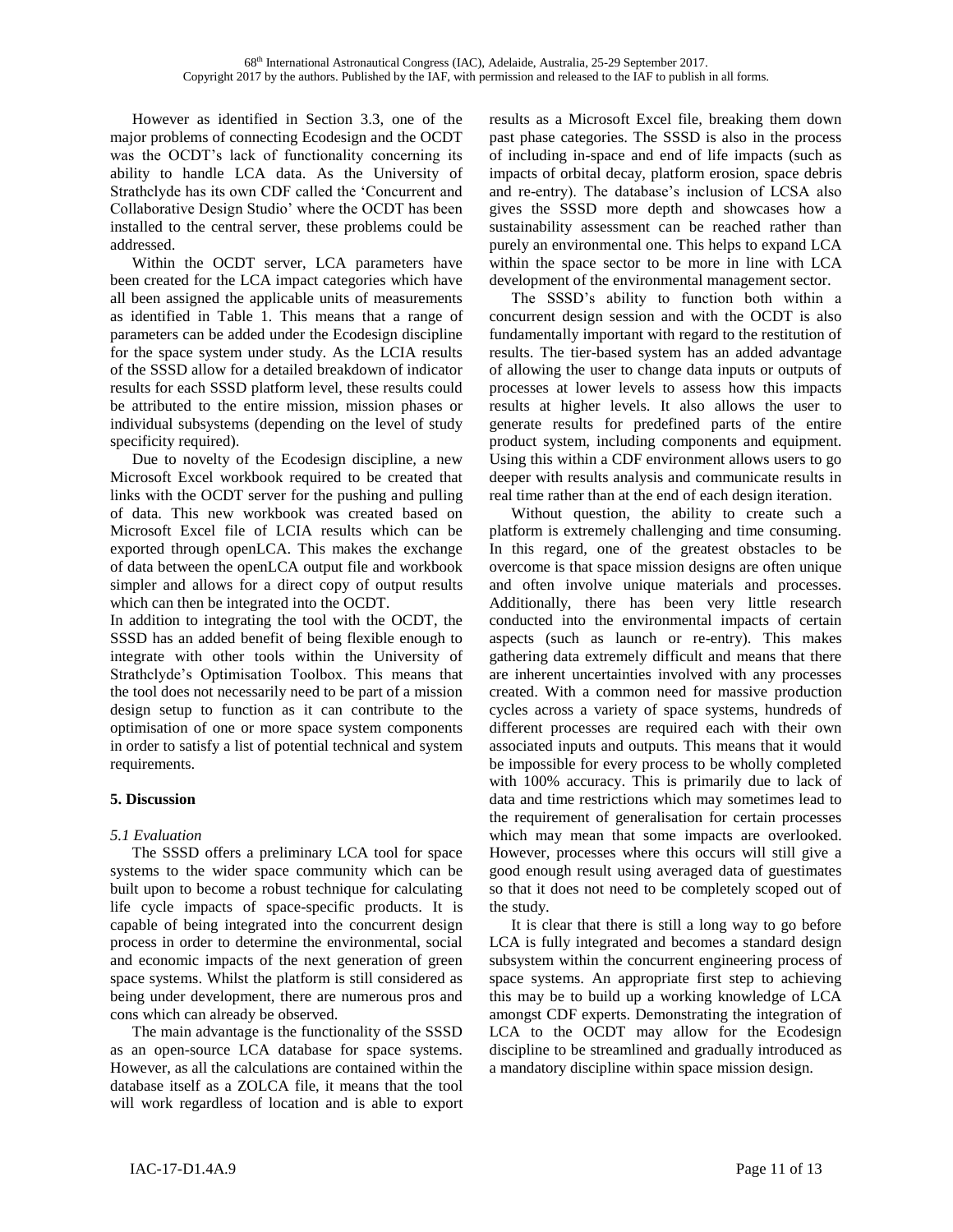### *5.2 SSSD Motives & Expected Outcomes*

The SSSD was built to streamline integration of LCA into concurrent design sessions which can be used as part of SMART for use within future CDF studies. In doing this, the SSSD facilitates technological development and helps cut costs by creating a platform to calculate life cycle results for space systems as part of the overall design process.

Additionally, use of this tool may also create a competitive advantage with increasing demands for green products, whilst also allowing organisations to comply with current and future legislation. As such, it is hoped that the tool will contribute to the global environmental sustainability agenda.

### *5.3 Next Steps*

Whilst the platform will continue to be built up over the next couple of years, the first results are expected to be generated by early 2018. However the derived results will not be considered for dissemination before the SSSD's capabilities have been closely examined. As such the next step is now to compare the results of another similar space-specific LCA calculation tool with those of the SSSD for an identical mission. Although comparative assessments for space missions are usually not advised, this will allow for large variances and problem areas to be identified and closely investigated within both tools. As such, the inclusion of uncertainty

#### **Appendix A (Breakdown of SSSD Processes)**

analysis will be pursued in the near future. Evidently the best option for this comparative assessment is ESA's SPACE OPERA tool and as such it is hoped that the University of Strathclyde and ESA's Clean Space Initiative will continue to work in close collaboration on this topic in the future.

### **6. Conclusions**

This paper has presented an open-source LCA platform currently under development at the University of Strathclyde. It has shown how the database can be used to calculate the life cycle impacts of space systems and be integrated within the concurrent design process of next generation green space systems. It is hoped that the SSSD will be released widely by mid-to-late 2019 where the tool will contribute to the global sustainability agenda by assisting in creating a more sustainable world through the mitigation of adverse environmental impacts of space programmes and activities during the design process.

### **Acknowledgements**

The authors would like to thank the Engineering  $\&$ Physical Sciences Research Council and SPACE Canada for their sponsorship. This gratitude also extends to the European Space Agency's Clean Space Initiative for their cooperation and support of this work.

| <b>Level 1</b>                     | <b>Level 2</b>       | Level 3                      | <b>Level 4</b>                                      | Level 5     |
|------------------------------------|----------------------|------------------------------|-----------------------------------------------------|-------------|
| Phase<br>$C+D$<br>Whole<br>Mission | Phase                | Office Work                  | Energy; Heating; Resource Use                       |             |
|                                    | $A + B$              | Travel                       | <b>Fuel Consumption</b>                             |             |
|                                    |                      | Office Work                  | Energy; Heating; Resource Use                       |             |
|                                    |                      | Travel                       | <b>Fuel Consumption</b>                             |             |
|                                    |                      | Space Segment                | Critical Elements & Engineering Models; Production  |             |
|                                    |                      |                              | of Spacecraft Components*; Qualification & testing; |             |
|                                    |                      |                              | Assembly, Integration & Testing                     |             |
|                                    |                      | <b>Launcher Activities</b>   | Production of Launcher Components*; Production of   | <b>ELCD</b> |
|                                    |                      |                              | Propellant & Pressurant; Stage Assembly; Launch     | Ecoinvent   |
|                                    | Phase E1             |                              | Campaign & Event                                    | <b>SSSD</b> |
|                                    |                      | <b>Spacecraft Activities</b> | Launch Campaign                                     |             |
|                                    |                      | Travel                       | <b>Fuel Consumption</b>                             |             |
|                                    |                      | LEOP & Commissioning         | Energy; Heating; Resource Use                       |             |
|                                    | Phase E <sub>2</sub> | Routine                      | Energy; Heating; Resource Use                       |             |
|                                    |                      | <b>Spacecraft Activities</b> | <b>Orbital Activities</b>                           |             |
|                                    | Phase                | End of Life                  | Re-entry; Mass disposed in space, Mass disposed in  |             |
|                                    | F                    |                              | ocean                                               |             |

\*All "components" are individual processes (i.e. "Solar Array Production") which use data contained within Level 5 processes.